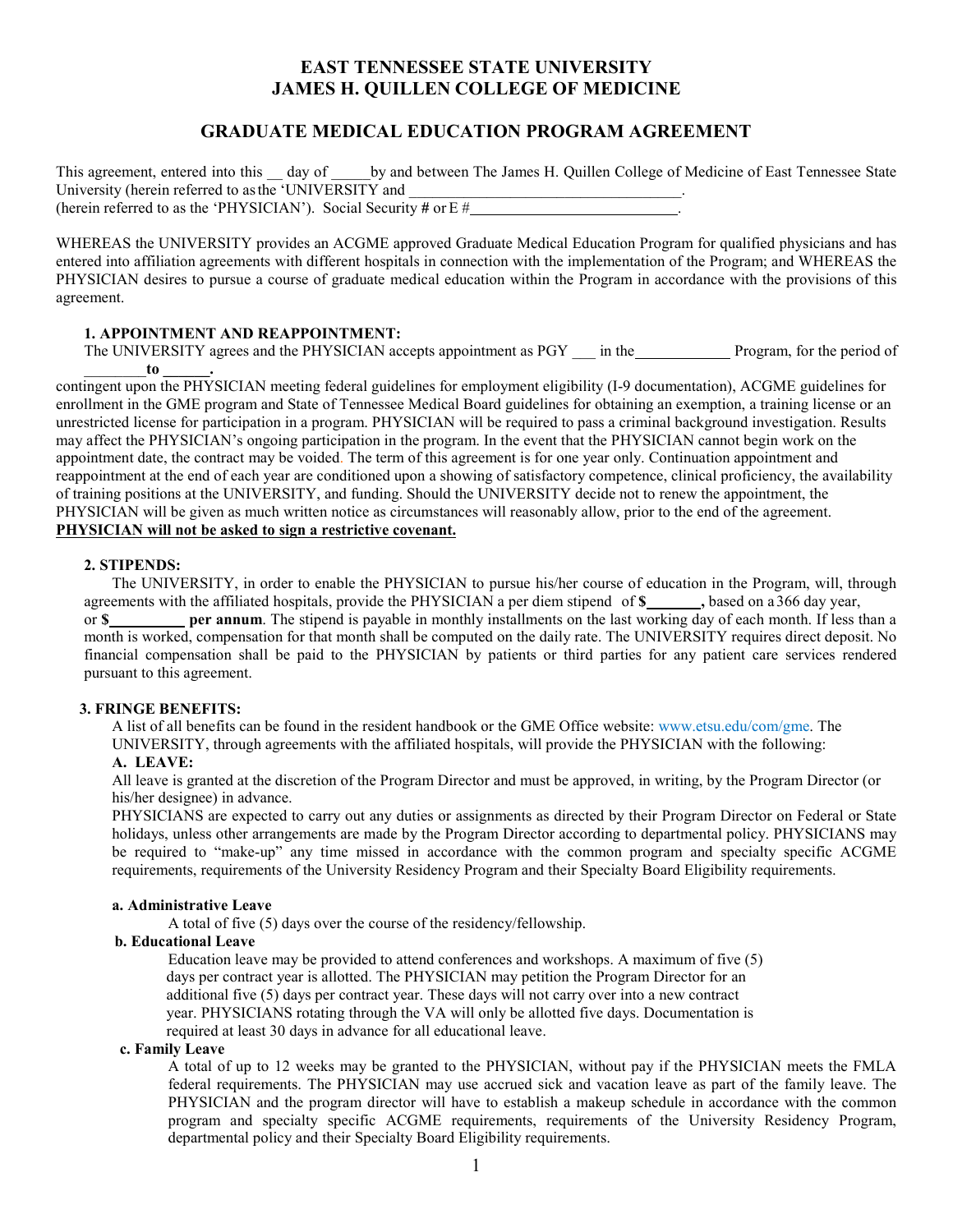# **d. Sick Leave**

 A total of 12 days sick leave per fiscal year is provided. Accumulated sick leave is forfeited if University service is will be treated as any other illness. PHYSICIANS are not paid for any unused sick leave. contractually interrupted. Sick leave will be deducted for consecutive days of illness, irrespective of weekends and holidays. Sick leave can only be used for bonafide illness, which prevents the performance of professional duties and cannot be used for vacation, educational leave, or other personal purposes. It is the responsibility of the PHYSICIAN to notify the Program Director of illness, which prohibits them attending to assigned duties. The Program Director has the right to demand verification of any alleged illness by a licensed physician. Parental leave

#### **e. Vacation**

A total of up to 15 working days is provided. Weekend days are at the discretion of the department. Annual leave is scheduled by the Program Director to ensure adequate coverage of educational and clinical responsibilities and must be approved in advance. Unused annual leave may NOT be carried into a new contract year. PHYSICIANS are not paid unused annual leave.

## **f. Holidays**

Official holidays of the University are not automatically observed as time off for PHYSICIANS.

## **g. Exam Leave**

 PHYSICIANS who are taking a required exam may take up to two (2) days paid leave for the exam and up to two (2) days for travel with the approval of the Program Director.

Documentation is required to the program.

# **h. Leave of Absence**

 Should any leave interfere with the ability of the PHYSICIAN to complete the requirements of their program as scheduled, such requirements must be completed after the projected completion date of the program.

## **B. Call Rooms**

Call rooms will be available for PHYSICIAN on call through the affiliated hospitals.

# **C. Counseling Services**

 that may be encountered during the training experience, which might result in deterioration of performance, medical- behavioral problems, or substance abuse. Services will function within and follow the guidelines set by The Tennessee Medical Association Foundation, Physicians Health Program. Counseling services are available to PHYSICIAN and their immediate family through the Resident Assistance Program (RAP) upon their request, or the Program Director's request. Services will address any issue of professional or personal stress

# **D. Health, Dental, Life, Vision and Disability Insurance**

Group health, dental and vision insurances are provided for PHYSICIAN and their eligible dependents. PHYSICIANS are responsible for a portion of the premiums. Life and disability insurances are provided for PHYSICIAN only.

### **E. Meals**

 Meal provisions vary within the affiliated hospitals. PHYSICIANS who are required to remain in-house while on call will be provided with a meal or a meal allowance for use at the affiliated hospitals.

# **F. Military Leave**

 PHYSICIANS who are on military leave shall be paid their stipend for a period, or periods, not exceeding 15 working days in any one (1) calendar year, plus such additional days as may result from any call to active State duty pursuant to TCA 58-1- was actually performed. 106. PHYSICIANS must furnish the UNIVERSITY certification from competent military authority of the dates active duty

## **G. Uniforms**

Laundry and uniforms are not provided.

# **H. Living Quarters**

Living quarters are not provided.

# **4. CERTIFICATE OF COMPLETION:**

 satisfactory service. Said certificate and any letters of verification will be issued only after the PHYSICIAN has completed all medical A certificate of graduate training will be issued on the recommendation of the Department Chair after completion of records, has settled all financial obligations to the UNIVERSITY and affiliated hospitals, and has returned all hospital and UNIVERSITY property. Information related to eligibility for specialty board examinations is available at: [http://www.abms.org/board-certification/board-eligibility/.](http://www.abms.org/board-certification/board-eligibility/) 

#### **5. DUTY HOURS:**

 hours per week, averaged over a four-week period, inclusive of all in-house call activities and all moonlighting. PHYSICIANS must be scheduled for a minimum of one day free of duty every week (when averaged over four weeks). (See duty hour policy in PHYSICIAN'S handbook or website). PHYSICIAN duty hours will reflect and reinforce the PHYSICIANS obligation for adequate, continuous patient care while at the same time recognizing that prolonged and difficult hospital duties detract from this obligation. Duty hours must be limited to 80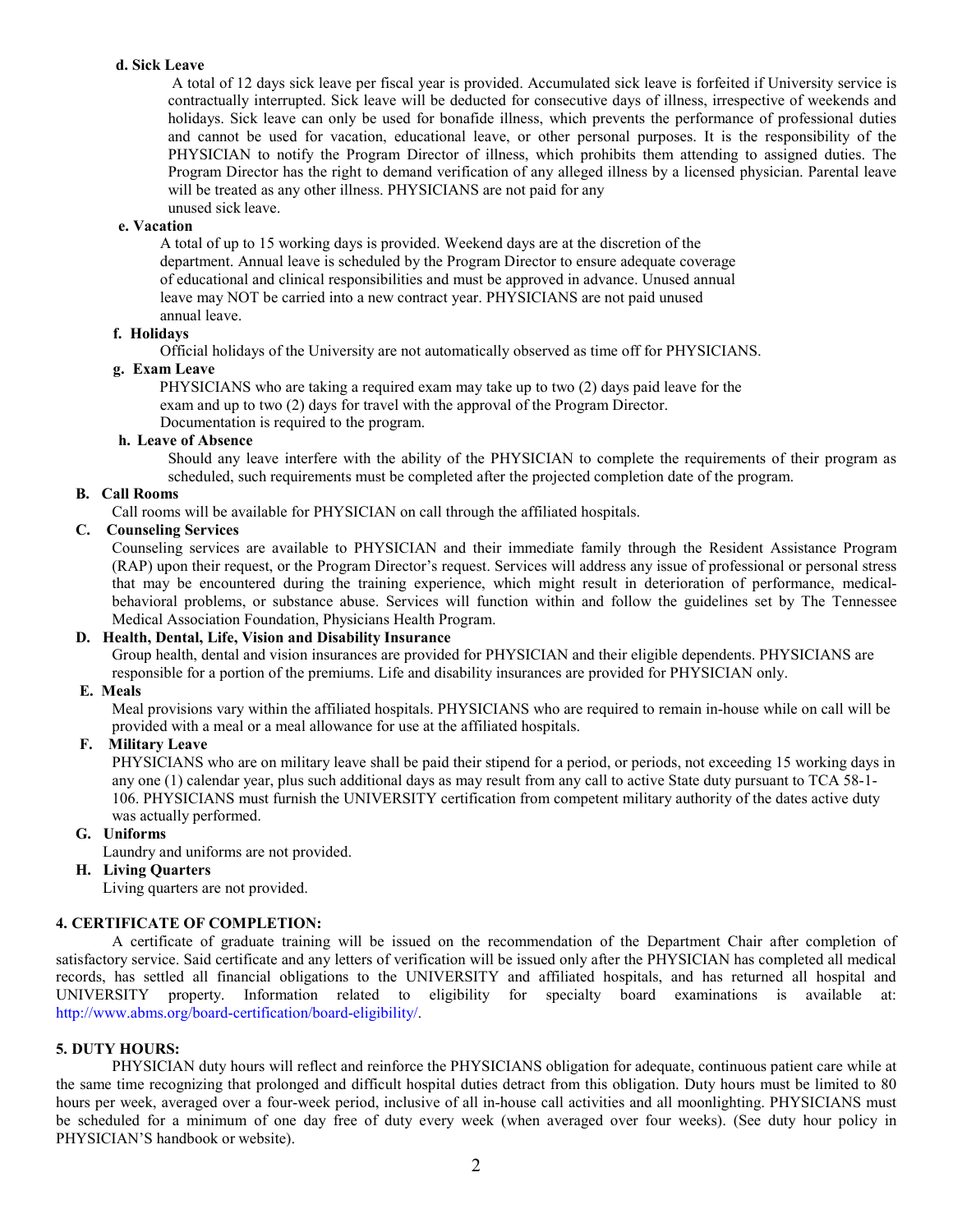## **6. DUE PROCESS:**

 Any PHYSICIAN who wishes to appeal a suspension or termination from their program may request a hearing before an ad hoc committee. This committee shall consist of not less than five faculty members and two residents to be appointed by the Associate Dean for GME. (See handbook or website)

## **7. EVALUATION:**

 basis by the faculty supervising the PHYSICIAN's activities in the program, with a semiannual "summative evaluation" conducted by can be grounds for termination or may deny them re-appointment beyond the date of this contract. The educational and professional achievement and progress of the PHYSICIAN shall be evaluated on a regular and periodic the program director. Continuation in the training program by the PHYSICIAN is dependent upon progressive academic and professional growth as determined by the Program Director and faculty. Failure of the PHYSICIAN to perform in an adequate manner

### **8. GRIEVANCE PROCEDURE:**

The UNIVERSITY has included a complete grievance procedure in the PHYSICIAN's handbook and website.

# **9. HEALTH STATUS DOCUMENTATION REQUIREMENT:**

 six months must also be provided. If BCG was administered in the past, please note this. Furthermore, documentation of immunity to and tuberculosis skin test data prior to initiating clinical duties. Failure to do so will delay the PHYSICIAN's participation in the program. Compliance with OSHA and CDC safety, blood borne pathogen and infection control guidelines is also required. PHYSICIANS are required to provide documentation of immunization to measles, mumps, rubella, diphtheria and polio and record of any past immunization against or infection with varicella (chicken pox). Results of a skin test for tuberculosis within the past Hepatitis B by serologic testing must be provided. If this documentation is lacking, the incoming PHSYICIAN will be required to obtain Hepatitis B vaccination at the time of employment. It is the PHYSICIAN's responsibility to provide the required immunization

## **10. MEDICAL MALPRACTICE INSURANCE:**

 of the educational program and occurred during the agreement period. This coverage does not extend to any medical practice for operation of vehicles used in transportation to assigned duties. Professional liability insurance coverage will be provided by the Tennessee Claims Commission Act (TCA 9-8-301 et set) for the period of agreement only while participating in the education program in the State of Tennessee. **This coverage does not extend to any rotations outside the State of Tennessee.** Claims made after the termination of training will be covered if based on activities activity outside the medical education program of the UNIVERSITY. Each PHYSICIAN is responsible for any liability incurred in the

# **11. OFF-DUTY ACTIVITIES AND EMPLOYMENT (MOONLIGHTING):**

Employment not related to the PHYSICIAN's training program *is permitted only with written approval of the program*  rested and alert while performing their duties. The Program Director is responsible for addressing a PHYSICIAN's fitness for ACGME guidelines, PGY I PHYSICIANS are not permitted to moonlight. Time spent by PHYSICIANS in Internal and External Moonlighting must be counted towards the 80 hour Maximum Weekly Hour Limit. *director and a copy of the PHYSICIANs medical malpractice insurance.* The UNIVERSITY can require that the PHYSICIAN be performance of duties. Violation of this policy could result in disciplinary actions up to and including dismissal from the program. BY

# **12. RESIDENCY CLOSURE / REDUCTION:**

 In the event the UNIVERSITY has to reduce the size of a residency program or to close a program, the UNIVERSITY will another an ACGME accredited program in which they can continue their education. inform the PHYSICIAN as soon as possible. In the event of such a reduction or closure, the UNIVERSITY will allow the PHYSICIAN already in the program to complete their education or provide reasonable assistance to the PHYSICIAN in locating

#### **13. RESIDENT RESPONSIBILITIES:**

Upon appointment to the staff of the affiliated hospitals, PHYSICIANS are expected to:

- A. Participate in safe, effective and compassionate patient care under supervision, commensurate with their level of advancement and responsibility;
- B. Participate fully in the educational and scholarly activities of their program, and, as required, assume responsibility for teaching and supervising other residents and students;
- C. Participate in institutional programs and activities involving the medical staff and adhere to established practices, procedures, completion of all medical records; and policies of the Graduate Medical Education Program and policies of all affiliated hospitals, including the timely
- D. Comply with the UNIVERSITY's policy regarding ACLS certification or other certification required by the PHYSICIAN's program.